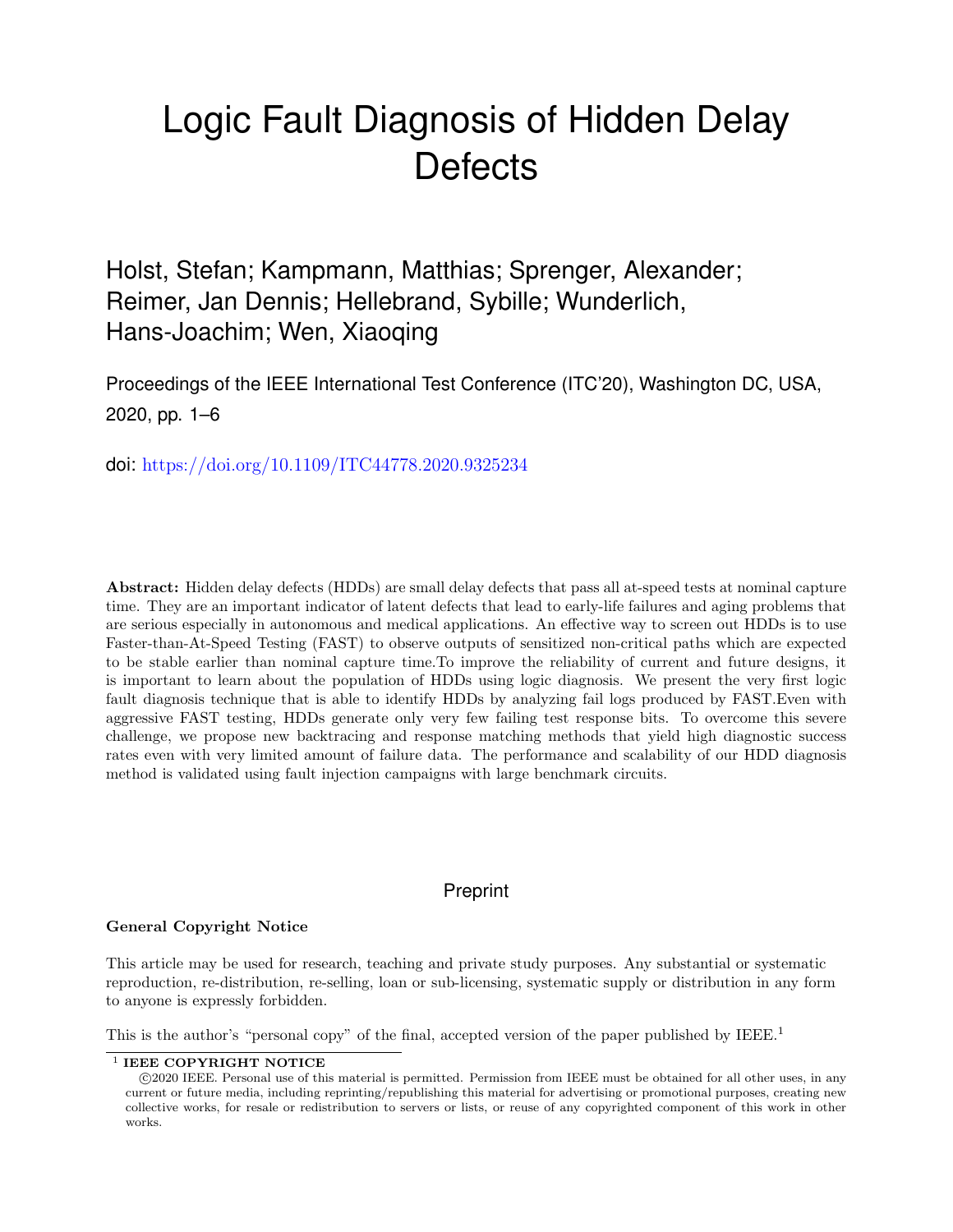# Logic Fault Diagnosis of Hidden Delay Defects

Stefan Holst<sup>1</sup>, Matthias Kampmann<sup>2</sup>, Alexander Sprenger<sup>2</sup>, Jan Dennis Reimer<sup>2</sup>, Sybille Hellebrand<sup>2</sup>, Hans-Joachim Wunderlich<sup>3</sup>, and Xiaoqing Wen<sup>1</sup>

<sup>1</sup>Kyushu Institute of Technology, Iizuka, 820-8502, Japan <sup>2</sup>Paderborn University, Warburger Str. 100, 33098 Paderborn, Germany <sup>3</sup>University of Stuttgart, Pfaffenwaldring 47, 70569 Stuttgart, Germany

*Abstract*—Hidden delay defects (HDDs) are small delay defects that pass all at-speed tests at nominal capture time. They are an important indicator of latent defects that lead to early-life failures and aging problems that are serious especially in autonomous and medical applications. An effective way to screen out HDDs is to use Faster-than-At-Speed Testing (FAST) to observe outputs of sensitized non-critical paths which are expected to be stable earlier than nominal capture time.

To improve the reliability of current and future designs, it is important to learn about the population of HDDs using logic diagnosis. We present the very first logic fault diagnosis technique that is able to identify HDDs by analyzing fail logs produced by FAST.

Even with aggressive FAST testing, HDDs generate only very few failing test response bits. To overcome this severe challenge, we propose new backtracing and response matching methods that yield high diagnostic success rates even with very limited amount of failure data. The performance and scalability of our HDD diagnosis method is validated using fault injection campaigns with large benchmark circuits.

#### I. INTRODUCTION

Functional safety is a major concern in autonomous and medical systems. Respective standards, e. g., the ISO 26262 standard for the automotive domain, define fault coverage requirements for manufacturing and in-system testing. In this context, marginalities pose serious challenges, as they may not be observable during manufacturing test, but can cause *earlylife failures* (ELF) in the field as illustrated in Fig. 1a. In addition to safety hazards, ELFs may also lead to huge economic losses for overall equipment manufacturers. As weak devices often suffer from small additional delays, screening for *small delay defects* (SDDs) is critical in sorting out chips with potential early life failures while reducing the cost for burn-in tests [1, 2]. This is even more important for recent FinFET technologies [3, 4]. However, if small delays can only be propagated over short paths, they will remain undetected even with timing-aware test patterns applied at speed. Testing for such *hidden delay defects* (HDDs) require *Faster-than-At-Speed Testing* (FAST), typically with various frequencies [5– 12].

FAST significantly increases the reliability of shipped products, but to achieve a quick *reliability ramp-up* of a manufacturing process, it must be combined with proper diagnosis techniques (see Fig. 1b). Here the goal is to assess the severity



Fig. 1. Faster-than-At-Speed testing flow compared to conventional at-speed testing and how diagnosis of hidden delay defects enables quick reliability improvement.

of the reliability problems and to distinguish defective chips from chips that are slow due to parameter variations. Distinguishing the effects of parameter variations from small delay defects is also crucial for avoiding unnecessary yield loss. In previous work, this problem was addressed for resistive SDDs and gate-oxide defects [13, 14]. The proposed solutions exploit the observation that slow chips show a different behavior than defective chips for varying supply voltages. However, running the test with several different supply voltages may not always be feasible. Nevertheless, diagnosis can still extract useful information. If a failure can only be explained by multiple fault locations, the chip is probably a slow chip due to parameter variations. Similarly, defective chips can be further characterized. If the diagnosis results of several failing chips always point to the same unique fault location, it is very likely that a systematic problem in the manufacturing process exists that must be fixed. In case of unique but different fault locations, random defects may be responsible for the failures.

Although delay fault diagnosis has been a topic of interest in recent years [2, 15–25], the underlying assumptions of the existing approaches do not exactly match the needs of HDD diagnosis. Our experimental analysis (shown later in Table II) revealed that HDDs typically propagate to very few outputs. Thus, diagnosis must be based on very few failing response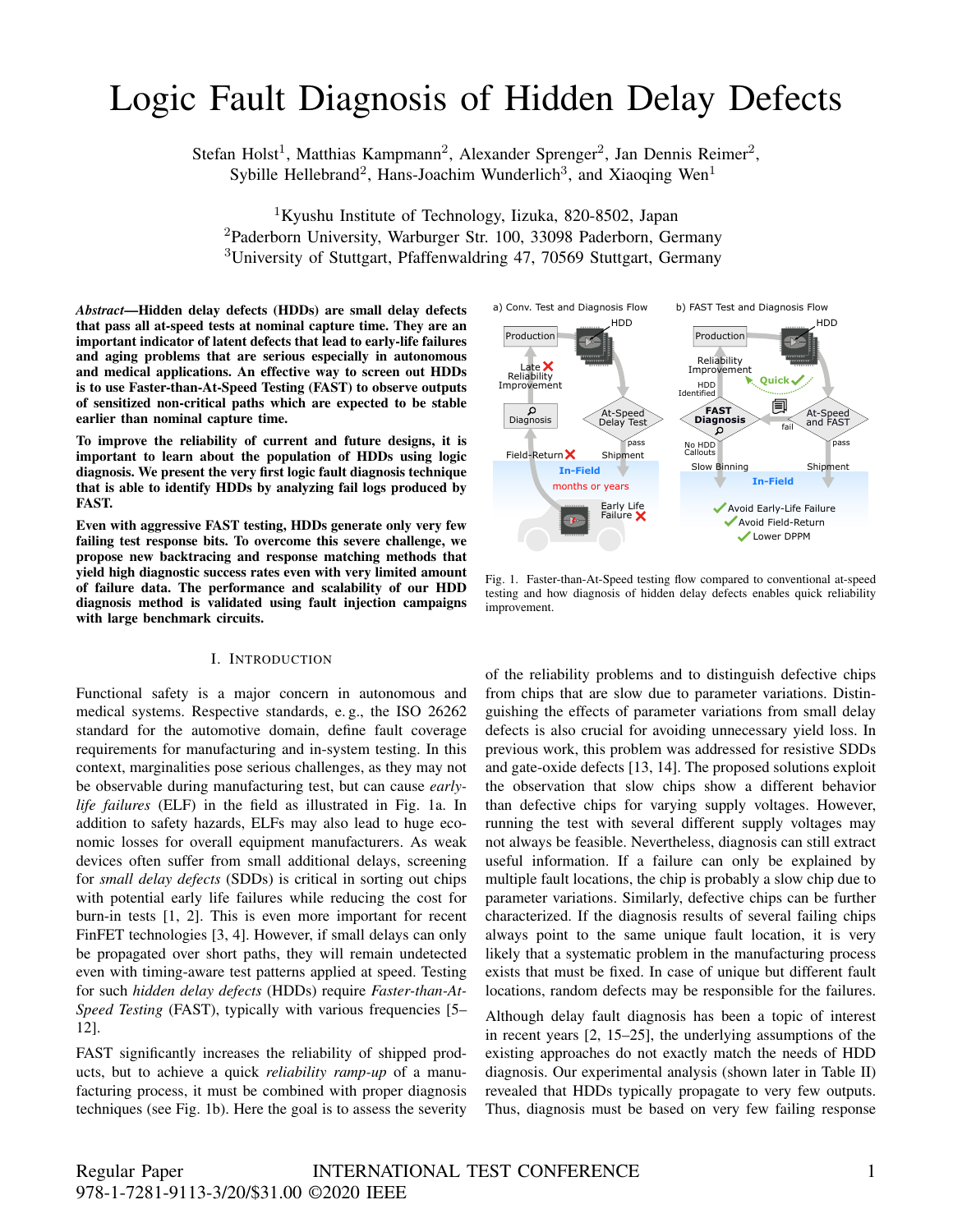bits. Furthermore, process variations can cause different observed failures even for the same HDD. This prevents an efficient pruning of candidate lists, and the reliability analysis described above will not lead to clear results. To develop an efficient diagnosis technique for HDDs is therefore an extremely challenging task. The diagnosis technique presented in this paper is specifically tailored to HDD diagnosis. It combines the variation aware scoring introduced in [26] with a new procedure for tracing the fault effect back to culprits. The backtracing procedure exploits additional timing information to reduce the candidate list.

The rest of the paper is organized as follows. Section II introduces FAST, diagnostic testing as well as the models for failure data. Section III introduces circuit and simulation models and gives an overview over the complete HDD diagnosis flow. Section IV details the new backtracing method used to generate initial HDD candidate lists. Section V details the new variation-aware scoring method to rank the HDD candidates. Section VI presents the experimental results and Section VII concludes this paper.

#### II. DIAGNOSTIC FASTER-THAN-AT-SPEED TESTING

Logic diagnosis is performed on fail logs generated by *automated test equipment* (ATE) [27]. The fail log contains information on unexpected responses captured after applying certain test patterns. To reduce response data in highvolume testing, FAST can be combined with test response compaction [28, 29]. While highly compacted responses are sufficient for simple pass-fail decisions, logic diagnosis becomes much more challenging [30]. In this work, we assume that uncompacted response data is available. This can be readily achieved by bypassing any response compaction logic [31] or by compaction schemes that allow the restoration of uncompacted response data [32].

The failure information obtained by FAST is different from that of a traditional at-speed delay test. An at-speed delay test is applied using a single frequency matching the functional clock speed of the design. In FAST, various subsets of delay tests are performed with multiple capture times. Fig. 2 shows an example of a test where a single delay test is applied two times and failure information is collected at two capture times  $c_{nom}$  and  $c_{FAST}$ . On the one hand, since  $c_{FAST}$  is earlier than the nominal circuit delay, outputs of long paths  $(o_2)$  need to be masked. On the other hand, the delay defect is observable at output  $o_0$  at time  $c_{FAST}$ , but its fault effect has already vanished at time  $c_{nom}$ . Since a test has different outcomes at different clock frequencies, the information on capture times needs to be included in the fail log.

We model the FAST fail log in the way described below.

Definition 1. *Let* T *be the set of all delay tests (test pattern pairs), and* O *be the set of all* pseudo-primary outputs *(PPOs). An* observed failure  $f \in F$  *is a tuple*  $(t, o, c)$  *consisting of a* 



Fig. 2. Faster-than-at-speed testing with one test and two capture times discovering a hidden delay defect.

*delay test*  $t \in T$ *, a PPO*  $o \in O$ *, and a capture time c. The fail* log F *is the set of all observed failures.*

The pseudo-primary outputs are the signals that are captured by scan cells. The test in Fig. 2 generates a single entry  $(t, o_0, c_{\text{FAST}})$  in the fail log. In practice, many more capture times are used for a few thousands of test patterns to obtain a reasonable coverage. A more realistic fail log looks like the following:

$$
F = \{ (t_{10}, o_8, 1.2 \,\text{ns}), (t_{10}, o_{12}, 1.3 \,\text{ns}), (t_{16}, o_8, 1.2 \,\text{ns}), (t_{16}, o_8, 1.3 \,\text{ns}) \}.
$$

 $F$  shows that for test  $t_{10}$  a wrong value was observed at PPO  $o_8$  at capture time 1.2 ns and at PPO  $o_{12}$  at time 1.3 ns. Furthermore, test  $t_{16}$  caused a fail at scan cell  $o_8$  that was captured both at time 1.2 ns and 1.3 ns. It is obvious that one test can lead to wrong responses at many scan cells. Unique in FAST is that a single scan cell may capture for the same test a wrong response at multiple times and therefore lead to multiple entries in the fail log.

The masking performed during FAST ensures that the fail log contains only entries with capture times greater than the expected latest stabilization time  $LST(t, o)$  of the PPO o for a delay test  $t$ . In the fail log  $F$  above for PPO  $o_8$ , both  $LST(t_{10}, o_8)$  and  $LST(t_{16}, o_8)$  are less than 1.2 ns. For PPO  $o_{12}$  the expected stabilization time is  $LST(t_{10}, o_{12}) < 1.3$  ns. In general, all observations before the expected LSTs are masked by FAST and are not available for diagnosis.

Observed failures in the fail log are not necessarily caused by a defect in the device under test. Process variations alone may delay some LSTs at the PPOs so much as to cause failures to get logged during the test. From the observed failures alone it is not apparent whether they were caused by a spot defect or by random variations. Logic diagnosis based on the fail log with an attempt to locate a fitting HDD candidate can give important insights into this question.

The fail log  $F$  generated by the ATE together with the gatelevel netlist and timing information is input to the novel HDD diagnosis approach described below.

#### III. HDD DIAGNOSIS OVERVIEW

Similar to previous logic diagnosis approaches for other faults and defects [26, 33], the proposed HDD diagnosis approach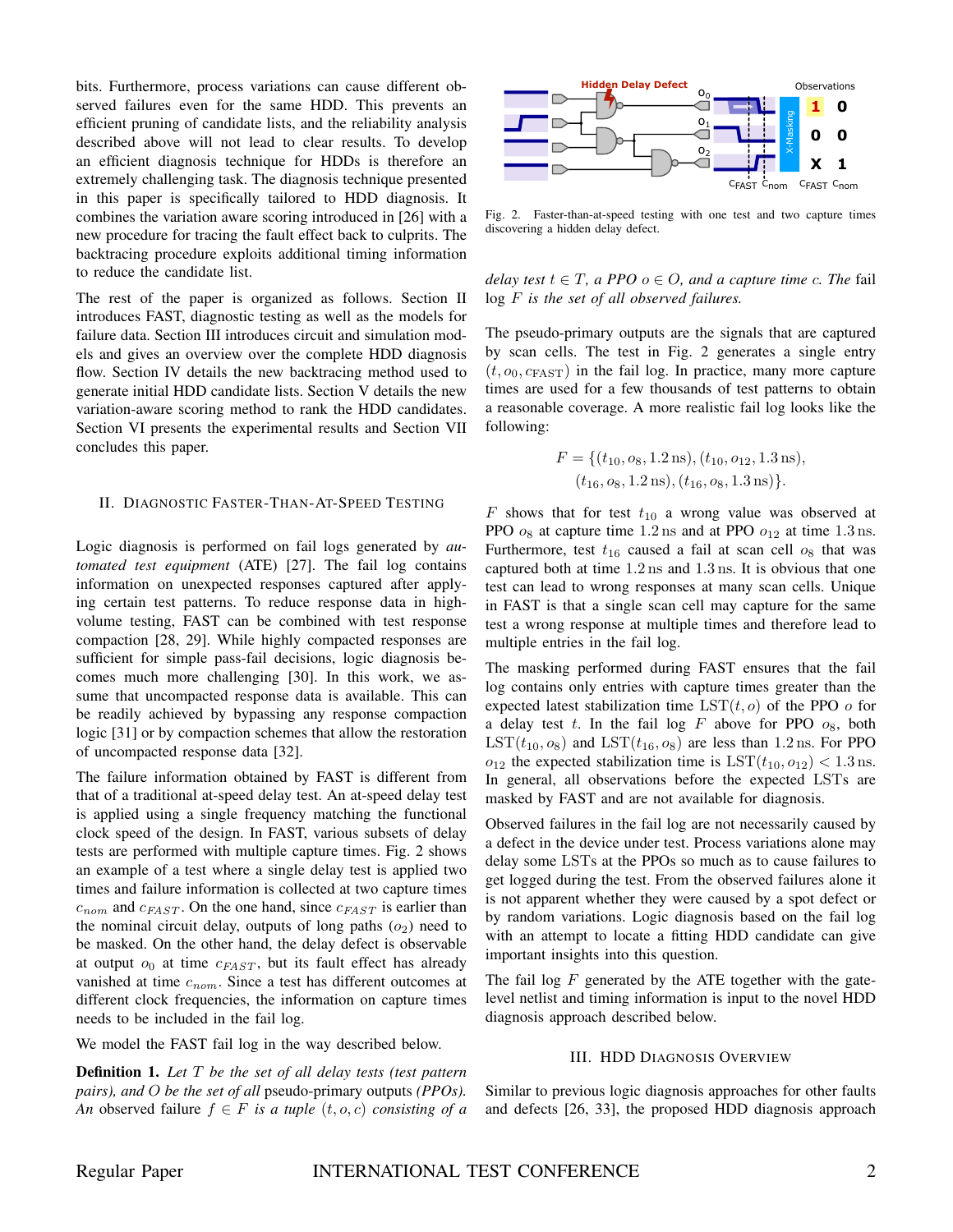also consists of two main phases: *effect-cause backtracing* and subsequent *cause-effect fault simulation*. The effect-cause backtracing phase is used to identify the most suspicious circuit structures. The subsequent cause-effect inject-and-validate phase uses diagnostic fault-simulation to find the candidates whose behaviors best match the observations in the fail log.

Both phases operate on timing simulation data generated on demand by a high-performance waveform-based timing simulator [34, 35]. In preparation for timing simulation, the combinational portion of the circuit is extracted from the design and all scan cells are replaced by pairs of pseudoprimary inputs (PPIs) and pseudo-primary outputs (PPOs). The gates in the combinational portion of the *circuit under diagnosis* (CUD) are topologically ordered to facilitate the propagation of simulation data from PPIs to PPOs. The basic unit of computation is a waveform that contains the complete switching history of a signal line. First, the waveforms at PPIs are initialized with the launch transitions corresponding to a delay test pattern. The remaining waveforms in the combinational portion are calculated level by level and by using the nominal pin-to-pin and interconnect delays as illustrated in Fig. 3. As this computation progresses, the waveforms store all occurring transitions and glitches which are then available for all internal signals and PPOs.

The simulation model calculates and stores separate waveforms for fan-out stems and all fan-out branches. This is used to facilitate fine-grained backtracing and fault injection. Every stored waveform corresponds to a potential HDD candidate location. We hereafter refer to these locations also as *signal lines*  $l \in L$ .



Fig. 3. Principle of waveform-based timing simulation of circuit.

#### *A. Phase 1: Backtracing FAST Observations*

Effect-cause backtracing or critical path tracing [17, 26, 36, 37] is a very popular and efficient technique used in many diagnosis approaches. Previous backtracing techniques usually operate on the results of multi-valued logic simulation [38] to determine sensitized paths. The limited expressiveness of multi-valued logic simulation can lead to overly pessimistic results as it may predict more unknowns or 'X'-values than actually present in the circuit [39]. When simulating the propagation of signal transitions using a 6-valued  $H_6$  algebra [38], for instance, the temporal order of transitions

arriving at a re-convergence point is unknown. The simulator must assume that hazards may be generated at such points to include all potential propagation paths in its result. During backtracing, this pessimistic inclusion of potential propagation paths lead to a larger number of initial defect candidates. If responses from multiple failing delay tests are available, defect candidate numbers can be reduced again by intersection [26], however, this method becomes ineffective for the limited amount of failure information available for HDDs. For this reason, backtracing in the proposed HDD diagnosis approach uses timing simulation data to better estimate sensitized paths.

All observed failures are traced back to visit all potential HDD candidate locations within the combinational portion. In addition to the locations, the fault-free timing simulation data also yields information on potential fault polarities and fault sizes. The result of this first phase is a list of potential HDD candidates sorted by the number of visits to their particular locations starting from different observed PPO failures. These HDD candidates will be evaluated by fault simulation in the second phase.

#### *B. Phase 2: HDD Candidate Simulation*

Similar to previous inject-and-validate based diagnosis methods [40–42], each HDD candidate is injected into the simulation model one-by-one and simulated. HDD diagnosis uses full timing simulation for each candidate to predict its fault effects at PPOs. These predictions therefore include the effects of all re-convergencies and hazards within the circuit. The fault simulation results are compared with the observed failures in the fail log to calculate matching scores. Since the simulation is performed with nominal timing and the observations in the fail log are potentially altered by process variations, the variation-tolerant scoring from [26] is adapted.

Finally, the HDD candidates are sorted by their scores to generate a ranked list as the final HDD diagnosis result.

#### IV. BACKTRACING FAST OBSERVATIONS

The goal of backtracing is to prune the vast search space of all possible HDDs down to an initial set of HDD candidates for further evaluation by diagnostic fault simulation. This phase does not require costly fault simulation and avoids any explicit enumeration of sensitization or propagation paths. Therefore, the computational resources needed for backtracing are only slightly more than those required for a fault-free timing simulation of all considered delay tests.

Let  $t \in T$  be a delay test that shows some observed failures in the given fail log. Test  $t$  is simulated with full (nominal) timing, yielding for each signal line  $l \in L$  a waveform with all expected transitions over time. In particular, we obtain the expected LST(t, o) for all PPOs  $o \in O \subset L$  as these are just the times of the latest transition in each of their waveforms.

Let  $f = (t, o, c)$  be an observed failure for test t at PPO o at time c. Such an observed failure implies that the actual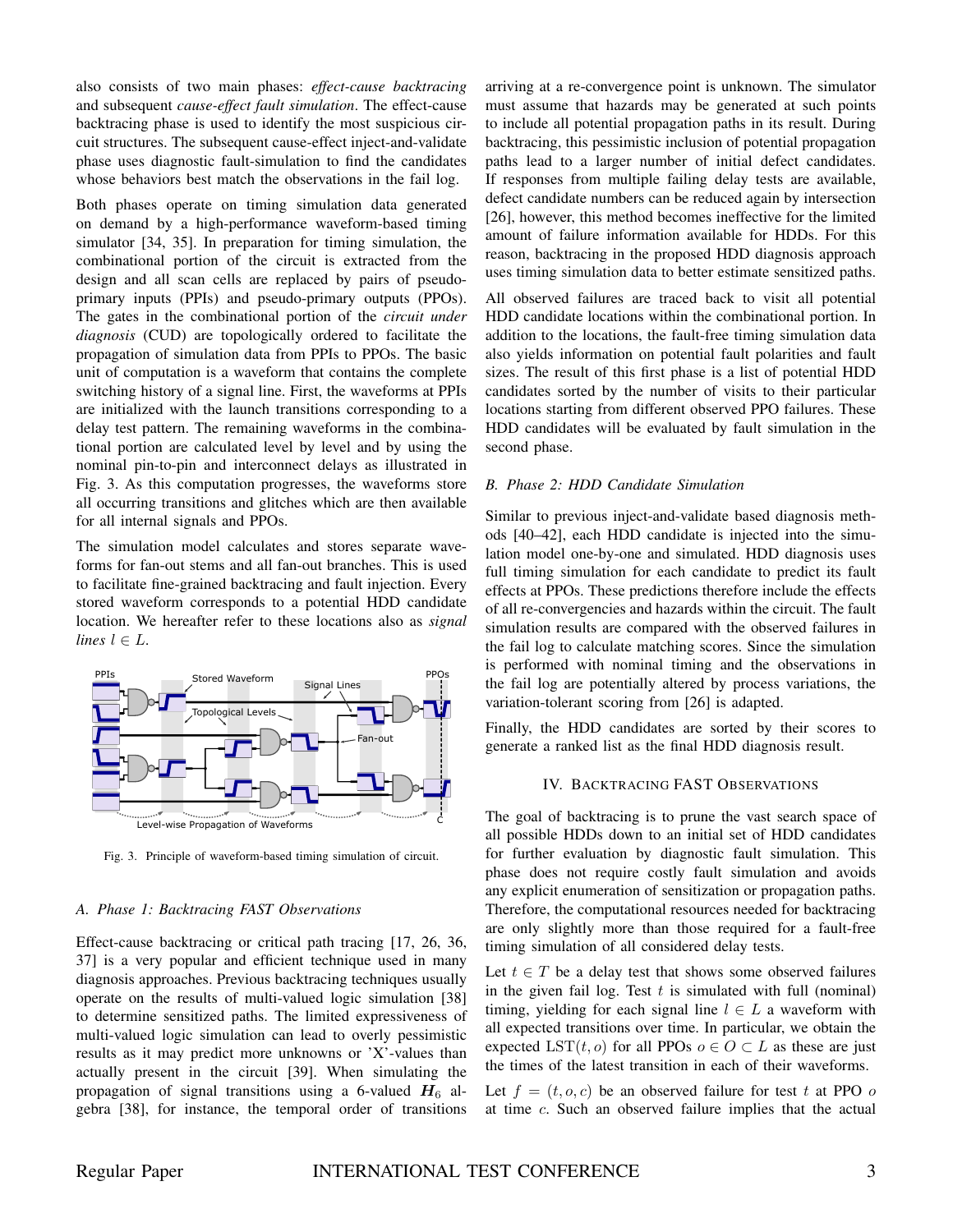$\text{LST}^*(t, o)$  of PPO *o* is later than *c*, while the expected  $LST(t, o)$  is earlier than c. For this failure to occur, the latest transition of PPO o must have been delayed by a HDD by at least  $c - \text{LST}(t, o)$ . As mentioned previously, failures might have been observed at multiple capture times at the same PPO  $o$  for the same test  $t$ .

Definition 2. *Let* T *be a set of delay tests,* O *the set of all PPOs, and* F *a fail log. The* minimum required delay  $MRD(t, o)$  *for a test*  $t \in T$  *and PPO*  $o \in O$  *is defined as:* 

$$
\text{MRD}(t, o) = \max\{c - \text{LST}(t, o) | (t, o, c) \in F\}.
$$

*If there is no observed failure involving* t *and* o*, then*  $MRD(t, o) = 0.$ 

The fail log  $F$  is converted to a set of MRDs for each failing PPO and its test. If multiple observed failures exist for a PPO  $o$  and a test  $t$ , only one MRD is included since it covers all observations at  $\sigma$  for test  $t$  for the purpose of backtracing.

# *A.* MRD *Back-Propagation*

For each non-zero  $MRD(t, o)$ , an individual back-propagation is conducted to obtain a  $MRD(t, l)$  for each internal signal line  $l \in L$ . First, we initialize  $MRD(t, l) = 0$  for all signal lines  $l \neq o$ . All cells and all fan-outs in the circuit are processed in reverse topological order. Whenever a non-zero  $MRD(t, l_0)$ is present at an output line  $l<sub>o</sub>$  of a cell or a fanout, new  $MRD(t, l_i)$  values are calculated at the respective input lines  $l_i$ . For the sake of clarity, we will only discuss this calculation for fan-outs and primitive one- and two-input gates in this paper. More complex cells are supported by decomposing them into these primitives.

*1) Fan-Outs:* A fan-out is a signal that connects a single driver to multiple receiving gates. During back-propagation, each branch of a fan-out as well as its stem are regarded as separate internal signal lines with separate MRD values.

If a fan-out has a non-zero MRD on at least one of its branches, the stem MRD will be set to the minimum nonzero MRD among its branches. The reason is that this delay is sufficient to cause the observed failure that is currently back-propagated. In general, an additional delay on a fanout stem propagates to all branches of the fan-out and may be observed at multiple PPOs via paths of different lengths. Therefore, back-propagation may visit a fan-out multiple times from different PPOs with observed failures and with different MRDs. Even though the minimum MRD is propagated to the fan-out stem each time, the largest MRD will eventually be back-propagated into the input cone of the fan-out. After all back-propagations have finished, the maximum MRD on each signal line will be used for HDD candidate generation (see Section IV-B). This ensures that the HDD candidates are large enough to cause all observed failures across all fan-out branches.

*2) Interconnects and One-Input Cells:* Interconnects with a specified transport delay as well as one-input cells such as buffers and inverters are transparent with respect to MRD back-propagation. Any MRD at their output is simply copied to their input, because the required delay-shift of the last transition is independent of the transport or the pin-to-pin delay of the respective cell.

*3) Two-Input Cells:* The back-propagation at multi-input gates is more complex because of possible non-robust [43] sensitizations. If the signal at the off-path input of a two-input gate is stable and has no transitions, the MRD is propagated along the sensitized path in the same way as with one-input cells. If both inputs have transitions, robust and non-robust sensitizations need to be distinguished as shown in Fig. 4.

a) Robust Sensitization: Output transition can be shifted by both inputs.



b) Non-Robust Sensitization: Output transition can be shifted by only one input. Other input may block minimum required shift.



Fig. 4. MRD back-propagation at an AND-gate for robust sensitization (a) and non-robust sensitization (b).

In the robust case (Fig. 4a), the final value at the output is the controlled value of the gate (logic 1 for an AND-gate). The position of the latest transition at the output can therefore be altered by delaying the latest transition at either input. Let  $\delta$ be the time difference between the two LST at the inputs. The input signal with the latest LST gets assigned the MRD from the output signal. The input signal with the earlier LST gets assigned MRD +  $\delta$ .

In the non-robust case (Fig. 4b), the final value at the output is the uncontrolled value of the gate (logic 0 for an AND-gate). The LST at the output can only be altered by one of the inputs. This input is determined by analyzing which transition at the inputs directly caused the latest output transition. Usually, it is the last transition at an input during which the gate was nonrobustly sensitized through the other input. In the example of Fig. 4b, this is the input  $\alpha$  of the AND-gate. Next, the latest transition on the on-path input is shifted by  $MRD(t, z)$  and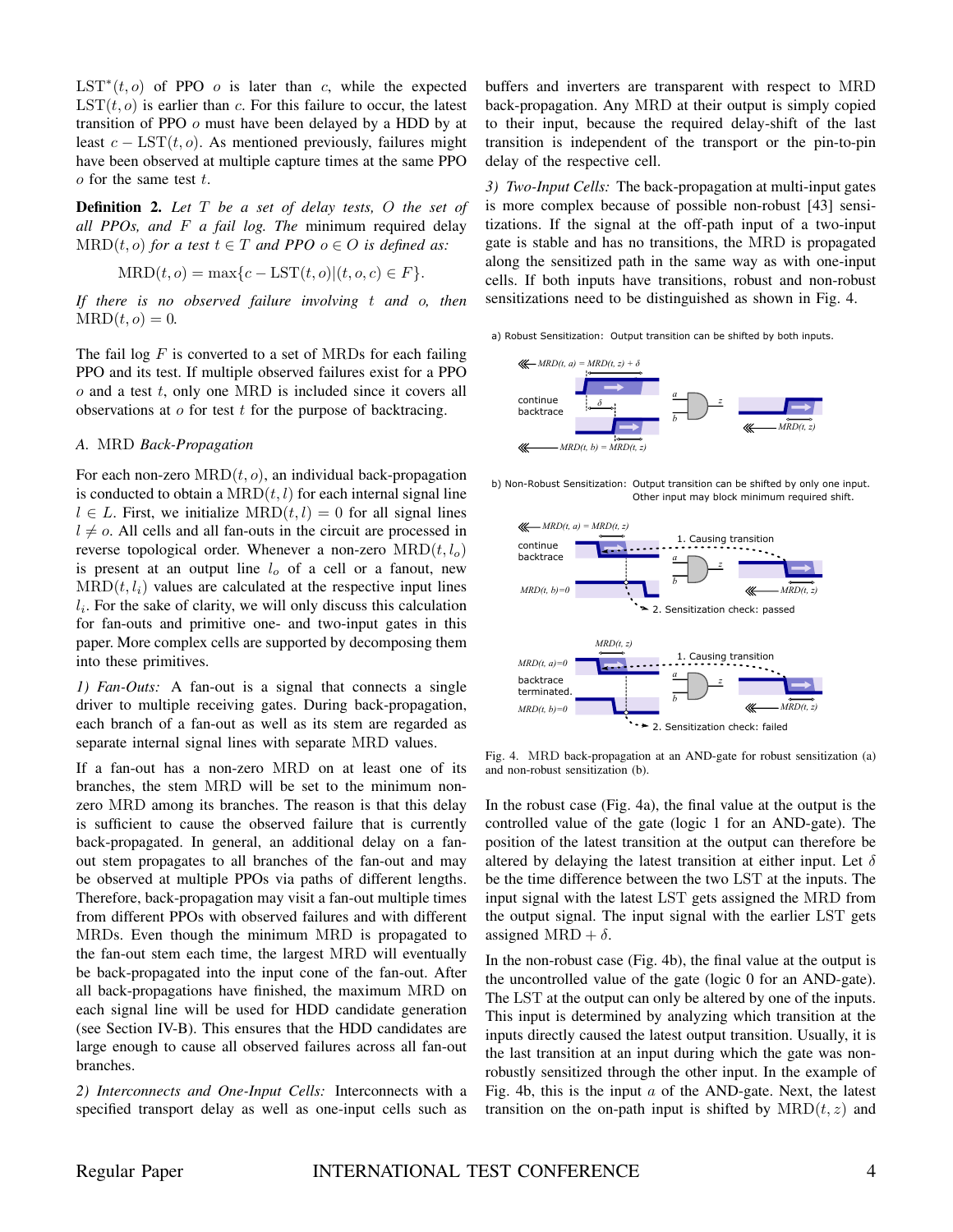the sensitization condition is re-checked. If the off-path input has still a sensitizing value (like in the upper case in Fig. 4b), a non-zero MRD is assigned to the on-path input signal and back-propagation continues. If the off-path input transitions to a non-sensitizing value too soon (lower case in Fig. 4b), the propagation stops, since the output LST cannot be shifted by the required  $MRD(t, z)$  by any change to one input signal.

*4) Limitations of* MRD *Back-Propagation:* There are cases of limitations in which MRD back-propagation may fail to include the actual fault-site.

The first limitation arises when a fault-effect propagates through the circuit as a hazard or glitch. Since backpropagation is based on altering transitions that already exist in the fault-free case, any additional hazards caused by the HDD in the CUD are not considered.

The second limitation is possible if a fault-effect re-converges at a gate. In many cases (e. g., if the reconversion point is robustly sensitized), back-propagation will still follow some of the propagation paths and still reach the actual fault-site. However, if the reconversion point is non-robustly sensitized and a fault-effect is required on the off-path signal to obtain the output MRD, back-propagation may stop prematurely.

The aforementioned limitations are common and welldiscussed challenges for critical path tracing [36]. Overcoming these limitations require a more sophisticated (and computationally more expensive) analysis. However, the particular situations in which these limitations impact the diagnosis results are rather rare. We have observed that in most cases, backtracing still works via other test patterns and observed failures and the actual fault-site is still reached via other propagation paths. Furthermore, once a fault-site is marked as a candidate, the following fault-simulation and candidate scoring will consider all hazards and re-convergencies and the final score will not be affected by the limitations of backpropagation.

#### *B. Initial Candidate Set Generation*

The results of all individual back-propagations are now combined to generate an ordered list of the most probable HDD candidates. Each HDD candidate consists of a location  $l$ , a polarity (slow-to-rise or slow-to-fall), and a delay or size. First we describe how to obtain likely candidate locations, and then we explain how to calculate polarities and delays to form the HDD candidate list.

For each  $MRD(t, o)$ , we define two sets of candidate signal lines as:

$$
L_{cand}(t, o) = \{l \in L | \text{MRD}(t, l) = \text{MRD}(t, o)\},
$$
  

$$
L'_{cand}(t, o) = \{l \in L | \text{MRD}(t, l) > \text{MRD}(t, o)\},
$$

with all  $MRD(t, l)$  being obtained by back-propagating  $MRD(t, o)$ .  $L_{cand}(t, o)$  contains all signal lines l whose  $MRD(t, l)$  does not contain any slack, and  $L'_{cand}(t, o)$  contains all signal lines with additional slack in their  $MRD(t, l)$ originating from robust sensitizations (input  $a$  in Fig. 4a).

For each signal line  $l \in L$  in the circuit, we further define hit-counts  $h(l)$  and  $h'(l)$  as the numbers of appearances of l in all  $L_{cand}(t, o)$  and  $L'_{cand}(t, o)$ , respectively:

$$
h(l) = \sum_{(t,o,c) \in F} |\{l\} \cap L_{cand}(t,o)|,
$$
  

$$
h'(l) = \sum_{(t,o,c) \in F} |\{l\} \cap L'_{cand}(t,o)|.
$$

The list of candidate signal lines is composed of two parts. First, all  $l \in L$  with  $h(l) > 0$  are added in descending order of h. Then, all  $l \in L$  with  $h(l) = 0$  and  $h'(l) > 0$  are appended in descending order of  $h'$ .

Let l be a candidate signal line. The fault size  $\delta(l)$  of the HDD candidate on  $l$  is determined by taking the maximum of all  $MRD(t, l)$  obtained during backtracing. This is a lower bound for the actual HDD fault size and ensures that the fault effect of the HDD candidate can propagate to all observation points reported in the fail log.

In addition to the calculation of  $MRD(t, l)$ , back-propagation also records the polarity of the shifted transitions. As a signal line  $l$  may be reached by back-propagation multiple times, back-propagation may record only falling transitions, only rising transitions or both falling and rising transitions being shifted by the minimum required delay. If only falling transitions were shifted, the corresponding defect is likely of *slow-to-fall* (STF) polarity. In this case, an HDD candidate  $STF[l, \delta(l)]$  is added to the candidate list. If only rising transitions were shifted, a *slow-to-rise* HDD candidate  $STR[l, \delta(l)]$  is added to the candidate list. If both falling and rising transitions were shifted at signal line  $l$  while backpropagating from different observed failures, both  $STF[l, \delta(l)]$ and  $STR[l, \delta(l)]$  are added to the candidate list.

The list of initial HDD candidates, sorted by  $h(l)$ , is given to a fault simulator for final scoring. Our experiments show that among all successful candidate list generations (i. e., the real culprit is indeed among the candidates), the real culprit is almost always among the first few hundred candidates.

# V. HDD CANDIDATE TIMING SIMULATION

The initial HDD candidates are now explicitly simulated. Each HDD candidate is injected into the circuit by adding its delay to the fault-free delay of the affected cell. All delay tests that detected the culprit in the CUD are applied to the modified circuit to calculate the potentially faulty waveforms at all PPOs. These predicted waveforms include the effect of hazards, race conditions and re-convergencies that may be present in the CUD. The simulated waveforms at the PPOs are analyzed at the FAST capture times and compared to the observations in the fail log. A score is assigned to each candidate based on the confidence in the simulation result and its similarity to the observed behavior.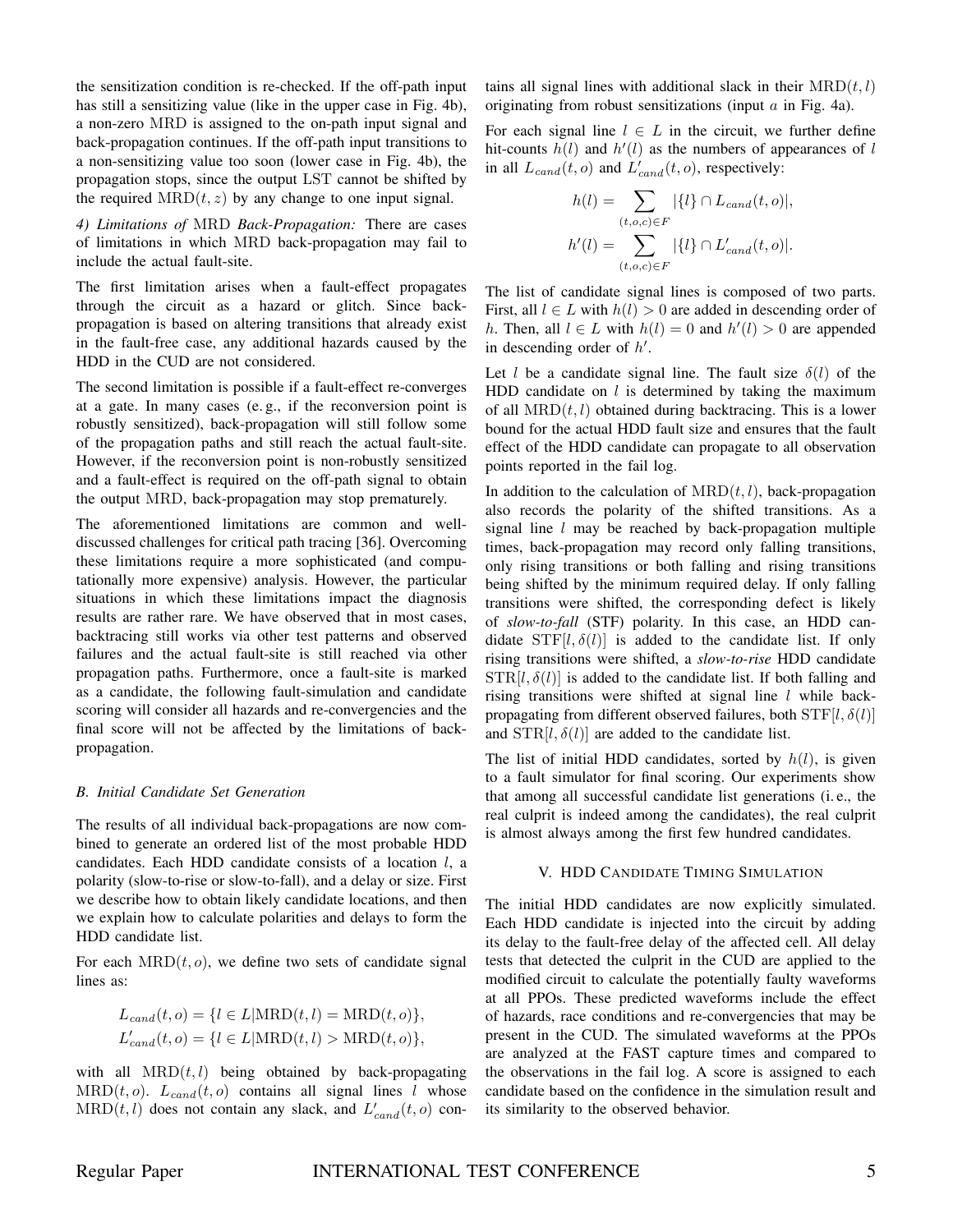#### *A. Confidence Estimation for Variation Tolerance*

Fault simulation is performed with nominal timing while the CUD is subject to process variations. Therefore, the observations reported in the fail log may not completely match with the simulation even for the best HDD candidate. This issue is addressed with a variation-aware matching approach from [26] summarized in the following for completeness of the paper.

Fig. 5 illustrates the basic idea of evaluating the values of and the confidences in predicted responses. The waveform at a PPO  $o$  is a step-function that alternates between 1 and 0 according to the logic values of the signal over time. This step-function is multiplied with a Gaussian probability density function with its mean at a capture time  $c$  and a chosen standard deviation  $\sigma$ . The area A of the resulting product gives the probability that the scan cell at PPO  $\sigma$  in the chip captured a logic 1. The predicted logic value at the PPO  $\sigma$  is 1 if  $A > 0.5$ and 0 otherwise. The confidence in the predicted logic value is given by  $|2 \cdot (A - 0.5)|$ . For example, the confidence is 0.0 if  $A = 0.5$  and 1.0 if  $A = 0.0$  or 1.0.



Fig. 5. Prediction of a captured value at time c and the estimation of simulation confidence [26].

The standard deviation  $\sigma$  determines the sensitivity of the confidence prediction to nearby transitions. A reasonable estimation of  $\sigma$  is given by the expected standard deviation of the LST at the PPOs of the circuit under variation. This standard deviation can be determined by running about 100 monte-carlo simulations and fitting a normal distribution to a histogram of LSTs at the PPOs [26].

#### *B. HDD Candidate Scoring*

Each HDD candidate is assigned a score to reflect how well its simulated PPO values predict the observations reported in the fail log. Similar to [26], the total score of a candidate is the sum of individual score contributions for each response bit.

For a response bit, there are four possible situations, commonly known as TPSP, TPSF, TFSP, and TFSF.

- TFSF (*Tester-Fail Simulation-Fail*): The fail log contains an observed failure and the simulation also predicts a failure.
- TFSP (*Tester-Fail Simulation-Pass*): The fail log contains an observed failure but the simulation predicts a correct value.
- TPSF (*Tester-Pass Simulation-Fail*): No failure was observed but the simulation predicts a failure.
- TPSP (*Tester-Pass Simulation-Pass*): No failure was observed and the simulation also predicts a correct value.

Both TPSP and TFSF contribute positively to the total score, i. e., the simulated candidate HDD is more likely to correspond to the actual defect. Contributions of TFSP and TPSF show mismatches that make a candidate less likely to explain the observed behavior.

We associate a partial score value with each of these four situations:  $s_{TPSP}$ ,  $s_{TPSF}$ ,  $s_{TPSP}$ ,  $s_{TPSP}$ . Each value is the sum of the simulation confidences for each response bit in the respective matching category. For example, the simulator predicts a faulty value for a test  $t$ , PPO  $o$ , and capture time  $c$  with a confidence of 0.8. If the fail log contains an entry  $(t, o, c)$ , a value of 0.8 is added to  $s_{\text{TFSF}}$ . If the fail log does not contain such an entry,  $0.8$  is added to  $s_{TPSF}$ . Conversely, if the simulator predicts a fault-free response bit, the confidences are added to  $s_{TFSP}$  or  $s_{TPSP}$ , respectively.

The goal is to order all HDD candidates by their estimated probabilities of being the actual culprit. This order is defined by a single final score  $s$  for each candidate that can be calculated with a formula of the general form:

$$
s = s_{\text{TFSF}} + \alpha \cdot s_{\text{TFSP}} + \beta \cdot s_{\text{TPSF}} + \gamma \cdot s_{\text{TPSP}}.
$$

In practice,  $s_{\text{TF}} = s_{\text{TFSF}} + s_{\text{TFSP}}$  is always very close to the number of observed failing outputs, and  $s_{\text{TP}} = s_{\text{TPSF}} + s_{\text{TPSP}}$ is close to the number of passing test response bits. Therefore, both  $s_{\text{TF}}$  and  $s_{\text{TP}}$  do not vary significantly between the different HDD candidates and are not very useful for ranking. If we treat  $s_{\text{TF}}$  and  $s_{\text{TP}}$  as constants within a ranking of candidates, the general score formula can be simplified as follows. First, the constants are subtracted from all scores without affecting the ranking:

$$
s = s_{\text{TFSF}} + \alpha s_{\text{TFSP}} + \beta s_{\text{TPSF}} + \gamma s_{\text{TPSP}} - \alpha s_{\text{TF}} - \gamma s_{\text{TP}}.
$$

Through simple re-arrangements, two partial scores can be eliminated:

$$
s = s_{\text{TFSF}} - \alpha \cdot s_{\text{TFSF}} + \beta \cdot s_{\text{TPSF}} - \gamma \cdot s_{\text{TPSF}}
$$

$$
= (1 - \alpha) \cdot s_{\text{TFSF}} + (\beta - \gamma) \cdot s_{\text{TPSF}}.
$$

Without changing the ranking, we can divide all scores by the constant  $(1 - \alpha)$ . Furthermore, we can write the constant  $-(\beta - \gamma)/(1 - \alpha)$  simply as  $\omega$  to yield:

$$
s = s_{\mathrm{TFSF}} - \omega \cdot s_{\mathrm{TPSF}}.
$$

The weight  $\omega$  determines by how much simulation mispredictions degrade the ranking of HDD candidates. We will show in our experiments in Section VI that using the same  $\omega$  across various diagnosis cases leads to low-quality rankings in some cases. The reason is that in some diagnosis cases, the faultsimulator produces high values of  $s_{\text{TPSF}}$  relative to  $s_{\text{TPSF}}$  for most HDD candidates, while in other diagnosis cases,  $s_{\text{TPSF}}$  is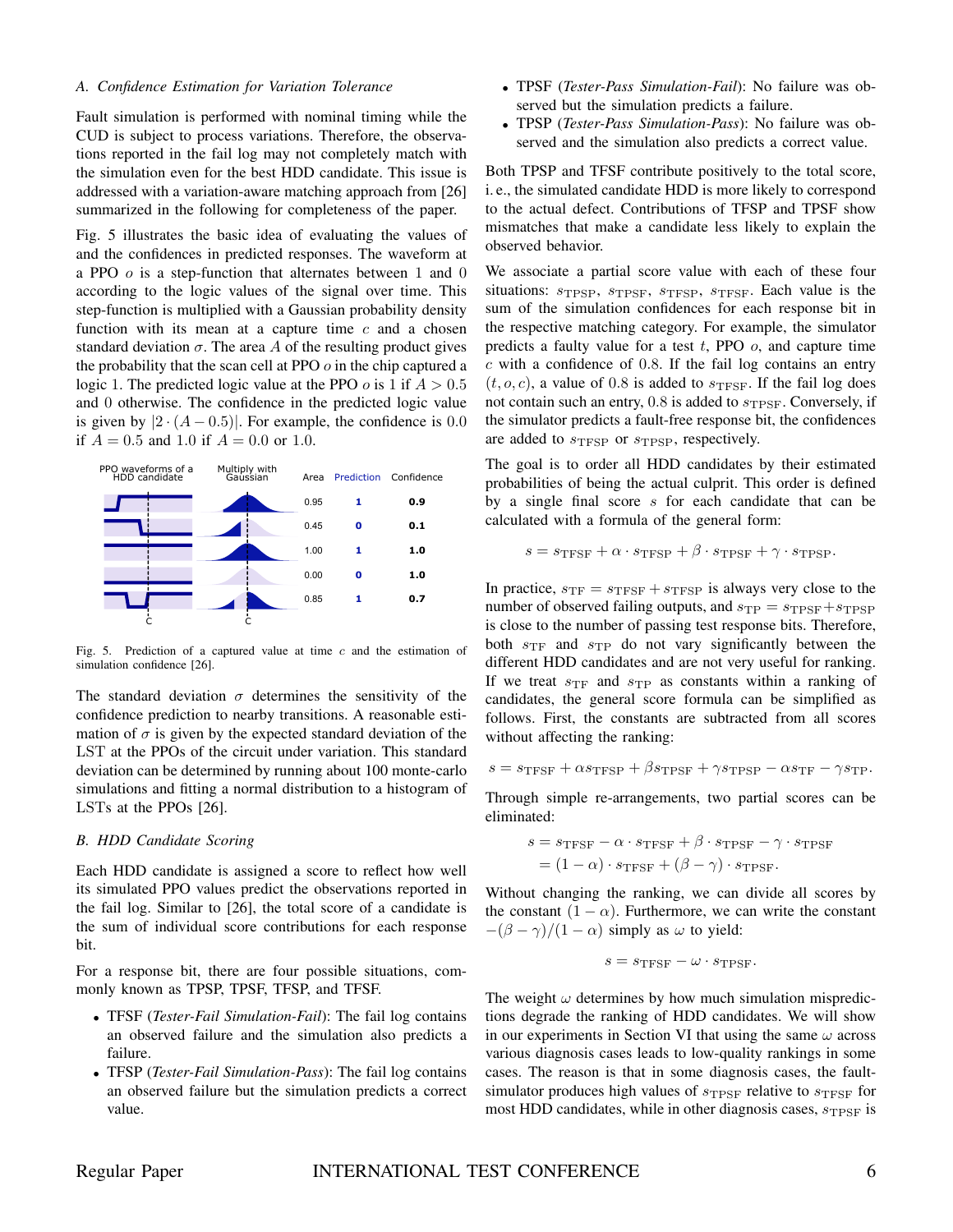rather low for most HDD candidates. A weight  $\omega$  that result in a good ranking in the latter case may degrade the HDD candidate corresponding to the actual culprit too much in the former case. To solve this problem, we propose a weight  $\omega^*$ that scales a normalized value of  $s_{\text{TPSF}}$ . Let  $s_{\text{TPSF}}^{\text{max}}$  be the maximum  $s_{TPSF}$  among all HDD candidates in a diagnosis case. The final score then becomes:

$$
s = s_{\text{TFSF}} - \omega^* \cdot \frac{s_{\text{TPSF}}}{s_{\text{TPSF}}^{\text{max}}}.
$$

This way, the final score is always reduced by a value between 0 and  $\omega^*$ , independent from the absolute values of  $s_{\text{TPSF}}$ . We will demonstrate how to choose the weight  $\omega^*$  for optimal ranking performance in Section VI-C.

#### *C. Candidate Simulation and Ranking*

Phase 1 of the diagnosis procedure generated a list of HDD candidates that are sorted by the number of times its location was visited by backtracing. These HDD candidates are faultsimulated one by one, starting from the candidate with the highest hit-count. Each candidate is simulated with all failing tests that are present in the fail log. With the simulation results,  $s = s_{\text{TFSF}} - \omega^* \cdot \frac{s_{\text{TPSF}}}{s_{\text{TPSF}}^{\text{max}}}$  for each candidate is calculated. In the calculation of the scores, both passing and failing response bits of the failing delay tests are considered.

Simulating all passing tests will yield a more accurate  $s_{TPSF}$ , which may further improve the ranking. However, this adds considerable fault-simulation runtime that may become infeasible for large designs.

#### VI. EXPERIMENTAL RESULTS

The goals of our experiments were to evaluate the performance in terms of results and runtime of the proposed HDD diagnosis algorithm. They were conducted on large ITC'99 benchmark circuits [44] that were synthesized using the SAED 32 nm technology library and a standard commercial tool flow. For each circuit, the FAST-ATPG approach from [12] was used to generate test pattern sets, observation times as well as a list of all HDD detected by the generated test sets. To generate a diagnostic test case, we randomly picked an HDD from the set of all detected HDD, injected it into the circuit, and simulated the FAST procedure to generate the fail log. Note that all culprits are actual hidden delay defects that cannot be detected with traditional at-speed delay testing as they do not break the timing of the CUD. To the best of our knowledge, no logic diagnosis approach in the literature targets diagnosis of HDDs. Therefore, it is not possible to compare our results to any other diagnosis algorithms.

#### *A. Statistics on benchmark circuits and FAST fail logs*

The basic statistics on benchmark circuits, test sets, and test timing are shown in Table I. Column  $|L|$  gives the number of signal lines, i. e., the number of possible HDD locations, in the circuit.  $|T|$  shows the number of delay tests generated

by FAST-ATPG,  $|O|$  shows the number of PPOs,  $|C|$  shows the number of capture times, and #HDDs shows the number of detected hidden delay defects detected by the FAST test. The number of detected HDDs vary among benchmark circuits and depend on the prevalence of HDDs in the circuits and the efficacy of FAST. For the remaining experiments, we randomly picked 1000 defects from detected HDDs for each benchmark circuit.

TABLE I STATISTICS OF BENCHMARK CIRCUITS AND TEST SETS.

|             | L      | O    | ľТ   | C  | #HDDs |
|-------------|--------|------|------|----|-------|
| <b>b</b> 14 | 23.0k  | 274  | 2608 | 9  | 8.6k  |
| b15         | 17.5k  | 499  | 1487 | 11 | 1.4k  |
| <b>b</b> 17 | 53.6k  | 1459 | 1916 | 11 | 3.2k  |
| <b>b</b> 18 | 166.7k | 3210 | 3365 | 8  | 29.8k |
| b19         | 319.6k | 6406 | 5056 | 7  | 37.9k |
| h20         | 44.0k  | 470  | 3253 | 8  | 9.7k  |
| <b>b21</b>  | 43.6k  | 470  | 3440 | 8  | 10.1k |
| h22         | 66.0k  | 693  | 3843 | 8  | 14.4k |
|             |        |      |      |    |       |

The randomly picked HDDs are simulated to generate the fail log for each culprit. Each case was simulated with nominal timing and the fail logs do not contain any effects from process variations. Due to space limitations, we will address the effect of process variations on HDD diagnosis results in more detail as part of our future work. Table II shows some statistics on the generated fail log data. Column %Xs shows the percentage of bits masked because they were captured before the expected LST of the PPO. Column *#resp.bits* shows the total number of unmasked response bits generated by the FAST test. This number is much larger than that of traditional at-speed testing, because the complete test set  $T$  is applied  $|C|$  times.

Column  $median|F|$  shows the median number of observed failures in each fail log. Compared to the total number of available response bits, the number of observed failures is extremely small. For instance, half of the fail logs for b22 showed less than 2 entries. This shows how elusive HDDs are even with rather aggressive diagnostic fail-data collection.

TABLE II STATISTICS OF TEST RESPONSES AND FAIL LOGS.

|             | $\%Xs$ | #resp.bits | $\text{median} F $ |
|-------------|--------|------------|--------------------|
| <b>b</b> 14 | 0.5%   | 6.4M       | 3.0                |
| h15         | 0.2%   | 8.1M       | 3.9                |
| h17         | 0.1%   | 30.7M      | 3.0                |
| h18         | 0.1%   | 86.4M      | 6.8                |
| <b>b</b> 19 | 0.1%   | 226.5M     | 4.6                |
| h20         | 0.2%   | 12.2M      | 2.2                |
| b21         | 0.2%   | 12.9M      | 2.3                |
| <b>b22</b>  | 0.1%   | 21.3M      | 1.7                |
|             |        |            |                    |

#### *B. Backtracing FAST Observations*

The fail logs were then analyzed by our backtracing method to generate an initial set of HDD candidates. Table III shows the results. Column  $2|L|$  gives the number of potential delay faults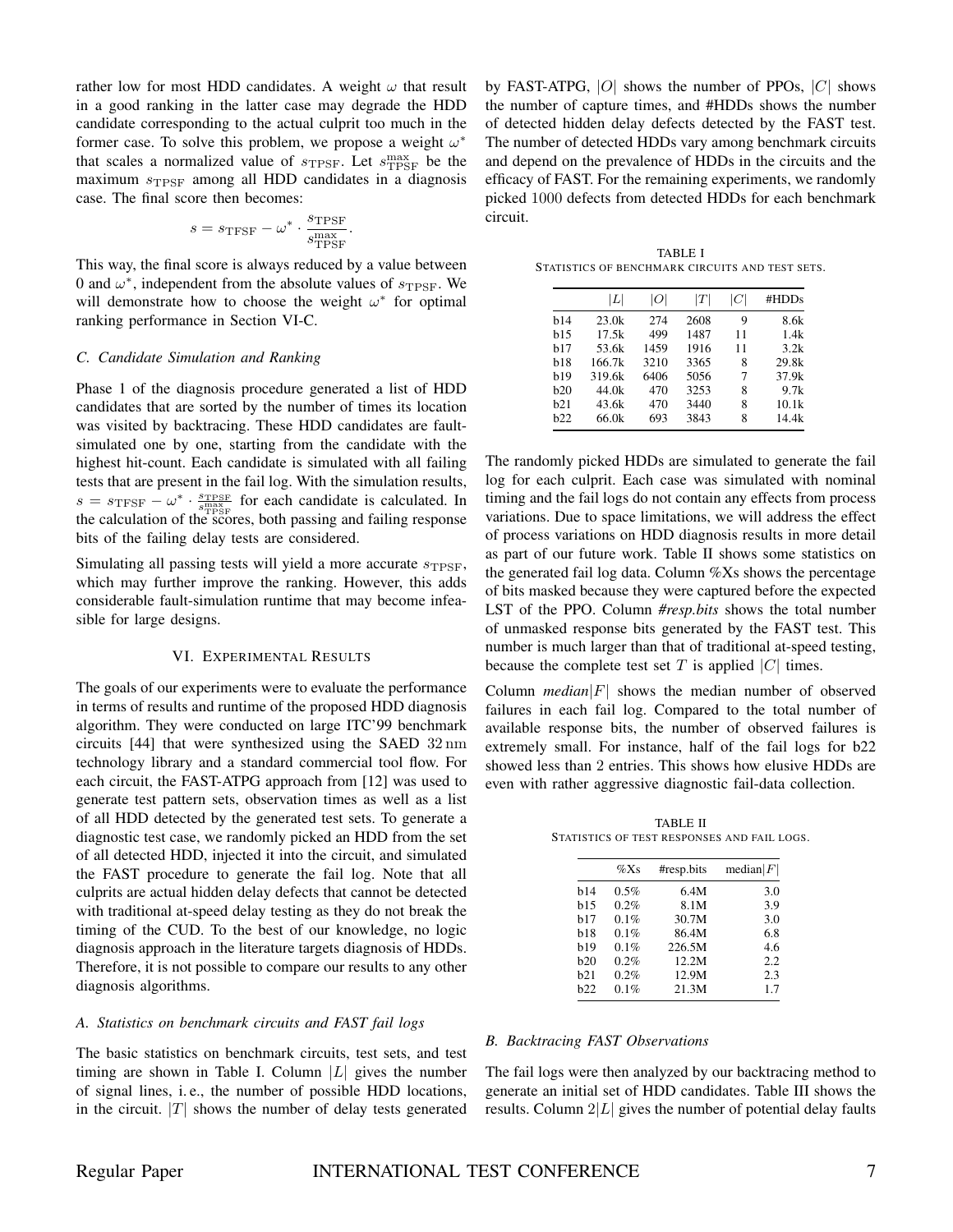(slow-to-rise and slow-to-fall at every location) from which the initial candidates are selected. Column *success* shows the percentage of cases in which the real culprit was indeed included in the initial candidate list. In the vast majority (95.4%) of all cases, the real culprit was successfully included in the initial candidate list. The very few cases where backtracing failed to reach the fault site can be attributed to the backtracing limitations discussed in Section IV-A4. Column *top* shows the percentage of successful cases where the culprit is among the HDD candidates with the largest number of visits from MRD back-propagations. In other words, the real culprit was ranked on top of the initial candidate list (among other candidates with the same number of visits). We observed that this was the case in 81.6% of all experiments. This underscores the observation that complications from re-convergencies and hazards play a rather insignificant role during the first phase of diagnosis. Only b18 and b19 show a top percentage of 54% and below, but still, in over 92% of all cases, the real culprit was included in the list of initial candidates.

Column *med.rank* shows the median position of the real culprit in the HDD candidate list and column *typ.ranks* show the worst rank among the best-ranked 99.5% of all diagnosis cases. We observed that in more than half of the successful cases the real culprit can be found among the top-33, and in 99.5% of the successful cases, the real culprit can be found among the top-1000 in the initial candidate list. In relation to the number of possible candidate locations and polarities of  $2|L|$ , backtracing is very effective in narrowing down to a manageable candidate list for fault simulation.

Column *avg.RT* shows the average runtime for backtracing one case. The runtimes were measured with a single-threaded implementation on a 3.6 GHz Intel Xeon CPU. We observed that backtracing only took a few seconds for smaller circuits and up to a few minutes for b19.

TABLE III BACKTRACING PERFORMANCE AND HDD CANDIDATE STATISTICS.

| 2 L <br>med.rank<br>avg.RT<br>typ.ranks<br>top<br>success<br>b14<br>91.2%<br>46.1k<br>$293$<br>97.7%<br>14.3<br>< 160<br>b15<br>96.4%<br>91.4%<br>23.8<br>35.1k<br>4.9s<br>95.7%<br>93.2%<br>107.2k<br>< 160<br>26.3<br>h17<br>8.6s<br>b18<br>93.2%<br>39.5%<br>69.0<br>$<$ 2942<br>333.4k<br>38s<br>b19<br>92.0%<br>53.7%<br>$<$ 3646<br>639.2k<br>47.0<br>94.6%<br>h20<br>96.1%<br>< 177<br>25.2<br>88.1k<br>3.4s<br>96.0%<br>94.8%<br>$290$<br>h21<br>87.3k<br>26.1<br>3.9s<br>96.3%<br>94.4%<br>27.9<br>$267$<br>132.0k<br>h22<br>3.8s<br>95.4%<br>81.6%<br>$992$<br>32.5<br>avg. |  |  |  |                  |
|---------------------------------------------------------------------------------------------------------------------------------------------------------------------------------------------------------------------------------------------------------------------------------------------------------------------------------------------------------------------------------------------------------------------------------------------------------------------------------------------------------------------------------------------------------------------------------------|--|--|--|------------------|
|                                                                                                                                                                                                                                                                                                                                                                                                                                                                                                                                                                                       |  |  |  |                  |
|                                                                                                                                                                                                                                                                                                                                                                                                                                                                                                                                                                                       |  |  |  | 3.3s             |
|                                                                                                                                                                                                                                                                                                                                                                                                                                                                                                                                                                                       |  |  |  |                  |
|                                                                                                                                                                                                                                                                                                                                                                                                                                                                                                                                                                                       |  |  |  |                  |
|                                                                                                                                                                                                                                                                                                                                                                                                                                                                                                                                                                                       |  |  |  |                  |
|                                                                                                                                                                                                                                                                                                                                                                                                                                                                                                                                                                                       |  |  |  | 2.6 <sub>m</sub> |
|                                                                                                                                                                                                                                                                                                                                                                                                                                                                                                                                                                                       |  |  |  |                  |
|                                                                                                                                                                                                                                                                                                                                                                                                                                                                                                                                                                                       |  |  |  |                  |
|                                                                                                                                                                                                                                                                                                                                                                                                                                                                                                                                                                                       |  |  |  |                  |
|                                                                                                                                                                                                                                                                                                                                                                                                                                                                                                                                                                                       |  |  |  |                  |

From each initial candidate list, we considered at most 2000 (5000 for b18, b19) candidates for fault simulation. These are rather conservative numbers to include also the hard-todiagnose cases. In most cases, the list of initial candidates was much shorter, and as shown previously, the cut-off limit could be reduced without affecting most of the results.

# *C. Rank Qualities vs. Scoring Weights*

In this section, we introduce the notion of rank quality and explore the influence of the weights  $\omega$  and  $\omega^*$  on it. These calculations are not part of the HDD diagnosis procedure and do not have to be performed when deploying our algorithm.

Each initial HDD candidate was fault-simulated to calculate and store its  $s_{TFSF}$  and  $s_{TPSF}$ . From this database of partial scores, rankings were generated and statistically evaluated using various weights.

To quantify the quality of the rankings, we first define a *cumulative rank function*  $\mathrm{crf}(n) : \mathbb{N}^+ \to [0,1]$  as denoting the ratio of identified culprits after at most  $n$  picks. Fig. 6 plots the values of this function across all cases in all benchmark circuits for four different weights. The x-axis shows the number of picks n and the y-axis is  $\text{crf}(n)$  given as percentage. The steeper the curve, the better the rankings. The quality of the rankings are rather low if  $s_{TPSF}$  is ignored completely  $(\omega = 0)$  and only  $s_{TFSF}$  is used. They improve significantly with  $\omega = 0.02$ , but degrade again with  $\omega = 0.5$ . A scoring using normalized  $s_{\text{TPSF}}$  with  $\omega^* = 2$  yields slightly better quality than  $\omega = 0.02$ . We further define a numeric *rank quality* q as the area under crf(n) for  $n \le 100$ :

$$
q = \sum_{n=1}^{100} \operatorname{crf}(n).
$$

The best possible rank quality  $q = 100$  is achieved when all culprits are ranked as the top candidates. The rank qualities for  $\omega = 0$ , 0.02, 0.5,  $\omega^* = 2$  are  $q = 59.2$ , 63.9, 57.4, and 65.4, respectively.



Fig. 6. Ranking results across all benchmarks with different weights.

Fig. 7 shows the rank quality across all cases across varying weights  $\omega$  and  $\omega^*$ . The dashed curve shows the rank quality using  $\omega$ . The best rank quality of  $q = 63.9$  is achieved for  $\omega = 0.016$ . The solid curve shows the rank quality using  $\omega^*$ . We observe that scaling the normalized  $s_{\text{TPSF}}$  with a value between 0 and  $\omega^*$  yields better ranking qualities of up to  $q =$ 65.4 for  $\omega^* = 1.97$ .

The scale of the y-axis shows that the differences in rank qualities are small, but normalizing  $s_{\text{TPSF}}$  improves the qual-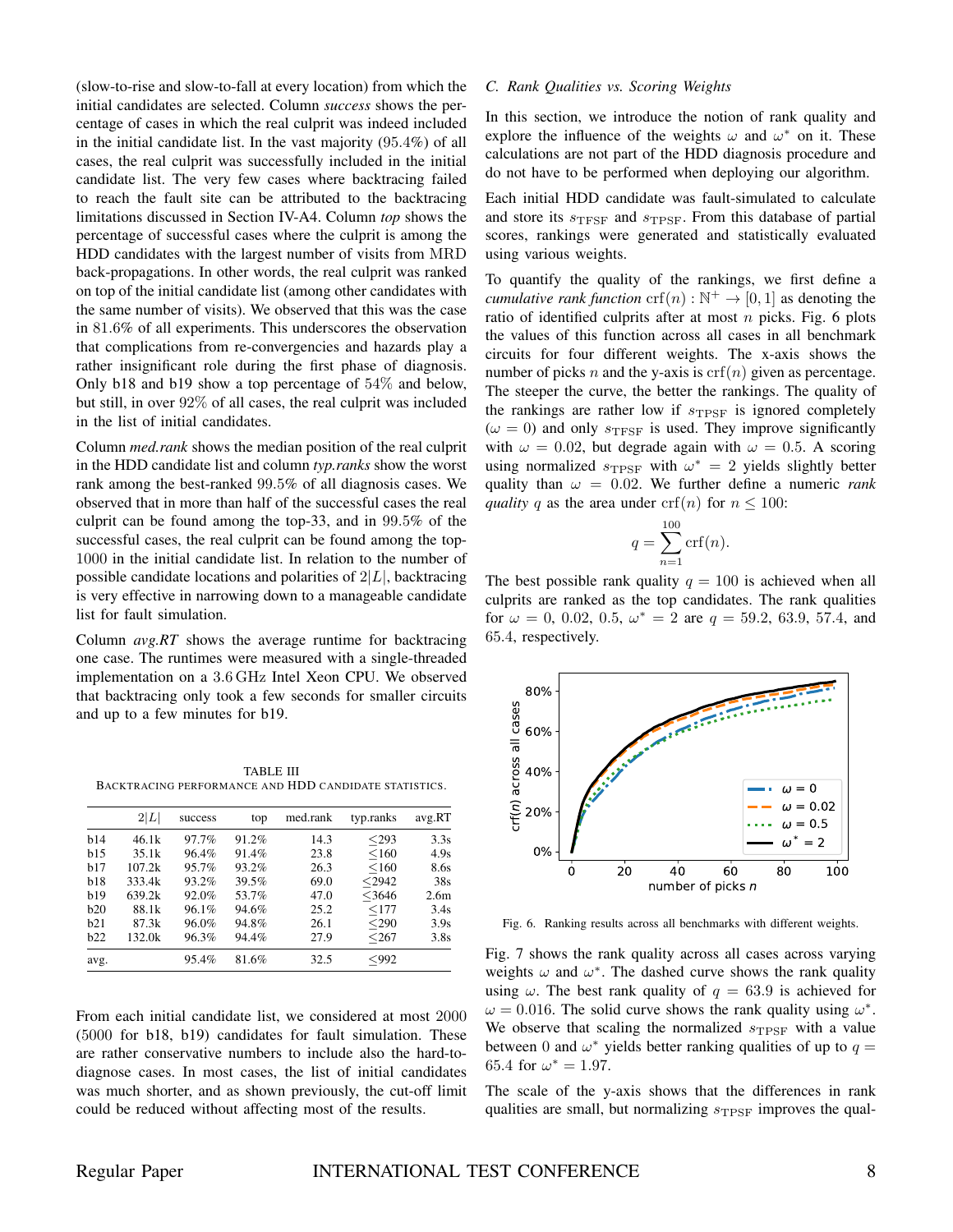

Fig. 7. Ranking quality vs.  $\omega$  (dashed curve) and vs.  $\omega^*$  (solid curve).

ity compared to a non-normalized scoring with  $\omega$ . Weights in the range of  $1 < \omega^* < 3$  will yield almost identical results. In the following,  $\omega^* = 2$  will be used for generating the final rankings.

# *D. HDD Diagnosis Performance*

Table IV shows the final diagnosis results for each of the benchmark circuits. Column *success* shows the percentage of cases that were successfully diagnosed. The first percentage is the overall success rate which also accounts for failures in backtracing. The second percentage in parentheses shows the success rate among the diagnosis cases where backtracing was successful. The slight decrease in the overall success rate is due to the cut-off limit of 2000 (5000 for b18, b19) for the initial HDD candidate list. Columns *med.rank avg.rank* show the median and average position of the culprit in the final diagnosis call-out, respectively. It can be seen that in half of the cases, the real culprit can be found among the top 17 candidates. There are two main factors that limits the ranking quality. The first is the possibility of having equivalent HDDs (e. g., a HDD in front of and after an inverter) that cannot be distinguished by diagnosis. The second is the limited diagnostic resolution of the used test set. This is evident in particular in the strong correlation between the median ranks in Table IV and the median number of observed failures in Table II. We plan to add diagnostic automatic test pattern generation to FAST for higher resolution as part of our future work.

Column *avg.RT* shows the average runtime of diagnosing one case. The first number shows the overall runtime, the number in parentheses shows the time spend on fault-simulation. While backtracing ran on a single-threaded implementation on a 3.6 GHz Intel Xeon CPU, fault-simulation was assisted by a Nvidia TITAN V GPU with 12 GB memory. Faultsimulation clearly dominated the overall runtime, but still each diagnosis case was solved within a few minutes. The memory requirements for simulations on the GPU never exceeded 2 GB.

TABLE IV FINAL RANKING STATISTICS USING  $\omega^*=2$ .

|      | success (sc.only)    | med.rank | avg.rank | avg.RT                    |
|------|----------------------|----------|----------|---------------------------|
| h14  | $(100.0\%)$<br>97.7% | 10.7     | 29.8     | 1.2m(1.1m)                |
| h15  | $(98.5\%)$<br>94.8%  | 10.8     | 69.2     | 1.0 <sub>m</sub><br>(56s) |
| h17  | $(99.5\%)$<br>95.2%  | 11.3     | 19.4     | (56s)<br>1.1m             |
| b18  | $(96.0\%)$<br>89.2%  | 8.8      | 65.5     | 4.9m(4.3m)                |
| h19  | $(97.8\%)$<br>89.7%  | 10.5     | 45.9     | 7.6m(5.0m)                |
| h20  | $(99.6\%)$<br>95.7%  | 27.3     | 44.6     | 1.3m(1.2m)                |
| h21  | (98.7%)<br>94.7%     | 21.8     | 39.9     | 1.4m(1.3m)                |
| h22  | $(99.1\%)$<br>95.3%  | 27.5     | 51.3     | 1.1m(1.1m)                |
| avg. | $(98.6\%)$<br>94.0%  | 16.1     | 45.7     |                           |

#### VII. CONCLUSIONS

We have presented the very first logic fault diagnosis technique that is able to identify HDD by analyzing fail logs produced by FAST. The technique uses MRD back-propagation to obtain initial HDD candidates which are then scored and ranked using fault-simulation and variation-tolerant observation matching. The experimental results show a success rate of 94% even with very limited amount of failure data. FAST diagnosis established in this work provides the last missing component to rapidly improve yield and reliability by learning from otherwise unknown HDDs.

#### ACKNOWLEDGMENT

This work was supported in part by the Japan Society for the Promotion of Science (JSPS) under JSPS Grant-in-Aid for Young Scientists #18K18026 and JSPS Grant-in-Aid for Scientific Research (B) #17H01716 as well as by the German Research Foundation (DFG) under grants HE1686/4-1 and WU245/19-1.

#### **REFERENCES**

- [1] Y. M. Kim, Y. Kameda, H. Kim, M. Mizuno, and S. Mitra, "Low-cost gate-oxide early-life failure detection in robust systems," in *Proc. IEEE Symp. on VLSI Circuits (VLSIC)*, Jun. 2010, pp. 125–126.
- [2] M. Tehranipoor, K. Peng, and K. Chakrabarty, *Test and Diagnosis for Small-Delay Defects*. Springer New York, 2011.
- [3] F. Mesalles, H. Villacorta, M. Renovell, and V. Champac, "Behavior and test of open-gate defects in FinFET based cells," in *Proc. IEEE European Test Symp. (ETS)*, May 2016, p. 4A.1.
- [4] Y. Wei, F. Baumann, S. Lucarini, K. Bartha, and Z. S. und A. Katnani, "SRAM PFET and NFET super FIN characterization," in *Proc. Int. Symp. for Testing and Failure Analysis (ISTFA)*, Nov. 2017, pp. 140–142.
- [5] H. Yan and A. D. Singh, "Experiments at detecting delay faults using multiple higher frequency clocks and results from neighboring die," in *Proc. IEEE Int. Test Conf. (ITC)*, Oct. 2003, pp. 105–111.
- [6] M. Amodeo and B. Cory, "Defining faster-than-at-speed delay tests," *Cadence Nanometer Test Quarterly eNewsletter*, vol. 2, no. 2, May 2005.
- [7] N. Ahmed and M. Tehranipoor, "A novel faster-than-at-speed transition-delay test method considering IR-drop effects," *IEEE Trans. on Computer-Aided Design of Integrated Circuits and Systems*, vol. 28, no. 10, pp. 1573–1582, Sep. 2010.